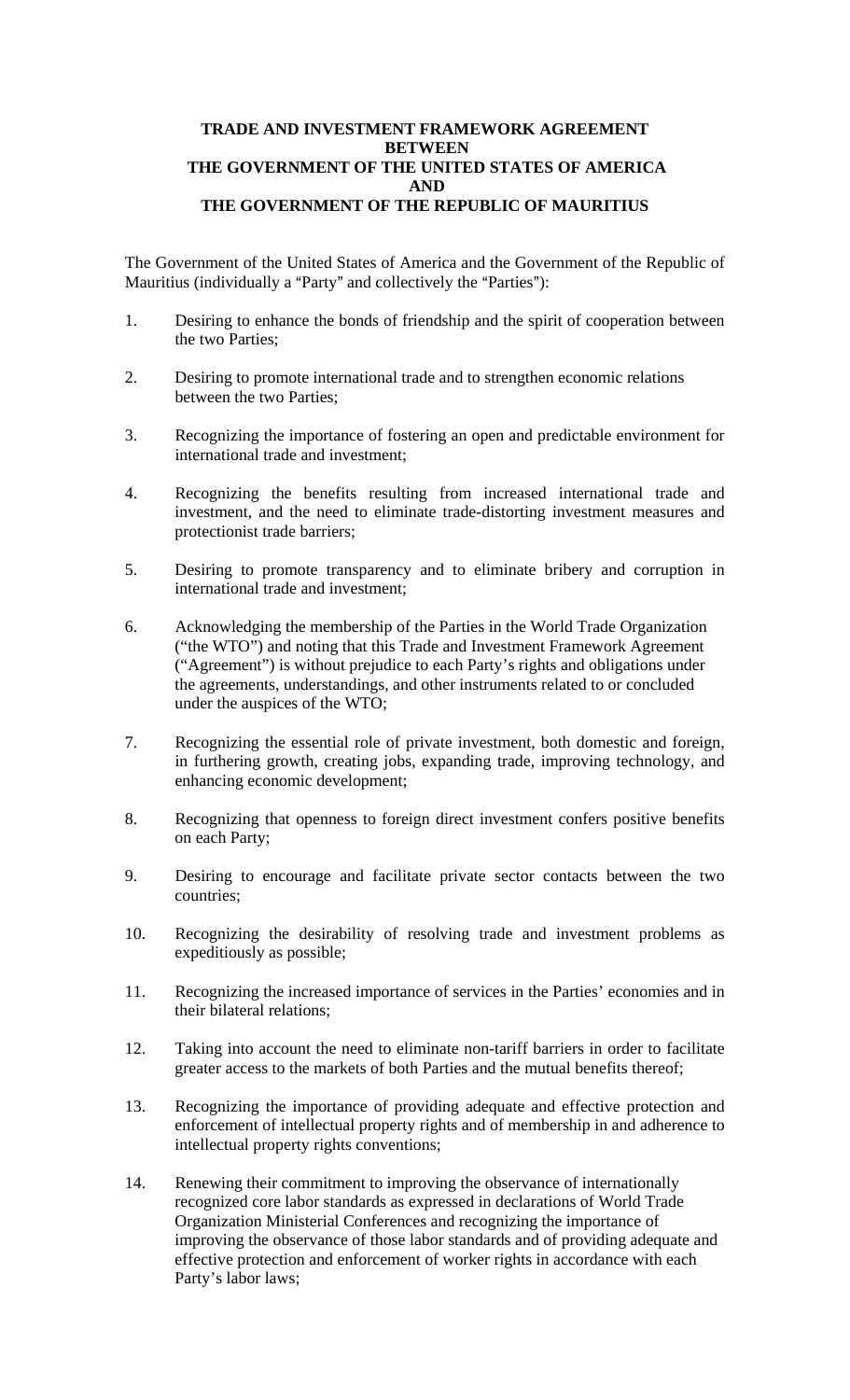- 15. Desiring to ensure that trade and environmental policies are mutually supportive in the furtherance of sustainable development;
- 16. Desiring that this Agreement reinforce the multilateral trading system by strengthening efforts to complete successfully the Doha Development Agenda;
- 17. Considering that it would be in their mutual interest to establish a bilateral mechanism between the Parties for encouraging the liberalization of trade and investment between them, whilst taking into account the asymmetry in their economies;
- 18. Desiring further dialogue on ways that the Parties may expand and liberalize trade by exploring the potential for greater cooperation and more comprehensive agreements, whilst recognizing the special needs of Mauritius as a small island developing state; and
- 19. Considering the Parties' respective levels of development and trade;

Have agreed as follows:

### **ARTICLE ONE**

The Parties affirm their desire to promote an attractive investment climate and expand trade in products and services consistent with the terms of this Agreement. They shall take appropriate measures to encourage and facilitate the exchange of goods and services and to secure favorable conditions for long-term development and diversification of trade between the two Parties.

## **ARTICLE TWO**

The Parties hereby establish a United States-Mauritius Council on Trade and Investment  $("the Council"), comprising representatives of each Party. The Mauritius side shall be$ chaired by the Ministry of Foreign Affairs, International Trade and Cooperation; and the U.S. side shall be chaired by the Office of the U.S. Trade Representative ("USTR"). Both Parties may be assisted by officials of other government entities as circumstances require. The Council shall meet at such times and in such places as agreed by the Parties. The Parties shall endeavor to meet no less than once a year, including through digital video conferencing.

## **ARTICLE THREE**

The objectives of the Council are as follows:

- 1. To monitor trade and investment relations, to identify opportunities for expanding trade and investment, and to identify issues relevant to trade or investment that may be appropriate for negotiation in an appropriate forum.
- 2. To hold consultations on specific trade and investment matters of interest to the Parties.
- 3. To identify and work toward the removal of impediments to trade and investment.
- 4. To consult the private sector and civil society, where appropriate, in their respective countries on matters related to the work of the Council; and
- 5. To consider, where appropriate, the need to conclude further trade-related agreements, on such matters as may be deemed desirable.